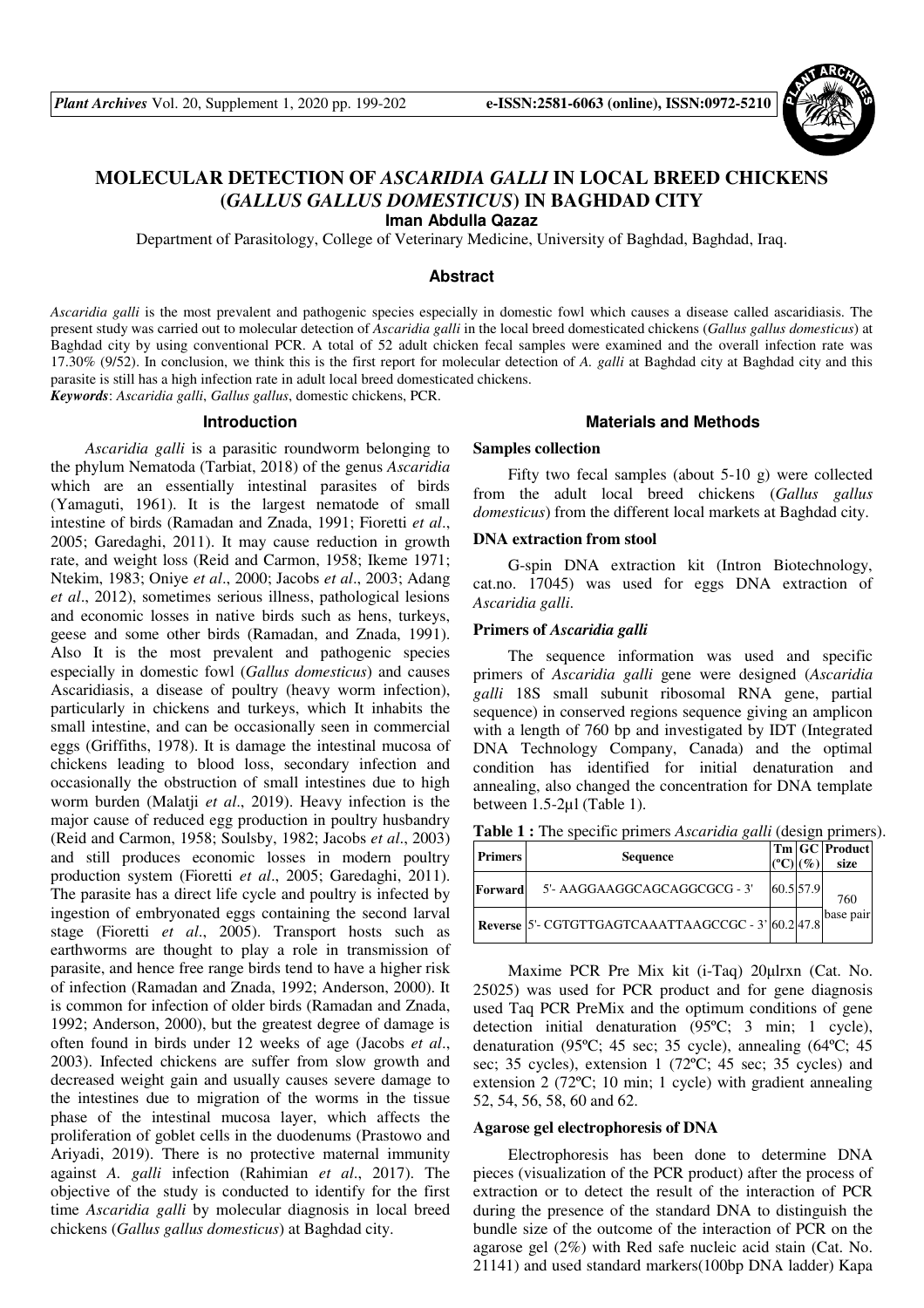Universal DNA ladder (cat # KK6302) and visualized under gel UV Transmission (Vilberlourmat –France) for determining the size and quantity of stranded DNA on agarose gel.

## **Results**

Conventional PCR was employed for molecular detection of *Ascaridia galli* in local domesticated chickens (*Gallus gallus domesticus*) at Baghdad city by amplification of 18S ribosomal RNA gene which showed a clear band at 760 bp and the total infection rate was 17.30% (9/52). (Table 1; Figure, 1).

**Table 1 :** The total infection rate of *Ascaridia galli* (eggs) in local breed chickens (*Gallus gallus domesticus*) at Baghdad city.

| No. of samples examined | Positive   Percentage $(\% )$ |
|-------------------------|-------------------------------|
|                         | 17.30                         |



**Fig. 1 :** PCR product at the band size 760bp of *Ascaridia galli* . The product was electrophoresis on  $2\%$  agarose at 5 volt/cm<sup>2</sup>. 1x TBE buffer for 1:30 hours. N: DNA ladder (100bp) and the lanes 1, 4, 7, 12, 15, 18, 21, 22 and 23 a positive results.

The positive results were recorded in the GenBank under the accession number MK271771.1, with an identity 99 – 100 % (18S ribosomal RNA gene) with UAS, Japan, Brazil, and China isolates (Table, 2, Fig. 2).

**Table 2 :** *Ascaridia galli* isolates with NCBI sequence ID: EF180058.1

| <b>SOURCE</b>                             | <b>Identities Expect Score</b> |     |      | <b>Sequence ID</b> | <b>Range of nucleotide</b> | <b>Nucleotide</b> Location |                  | <b>Type of</b><br>substitution | No.            |
|-------------------------------------------|--------------------------------|-----|------|--------------------|----------------------------|----------------------------|------------------|--------------------------------|----------------|
|                                           | 99%                            |     |      | ID: EF180058.1     | 375 to 1131                | G>C                        | 477              | Trinsvertion                   |                |
|                                           |                                |     | 1342 |                    |                            | G>C                        | $\overline{532}$ | Trinsvertion                   |                |
| Ascaridia galli<br>18S ribosomal RNA gene |                                | 0.0 |      |                    |                            | G>C                        | 633              | Trinsvertion                   | $\mathbf{1}$   |
|                                           |                                |     |      |                    |                            | T>G                        | 648              | Trinsvertion                   |                |
|                                           |                                |     |      |                    |                            | T>G                        | 773              | Trinsvertion                   |                |
|                                           | 99%                            |     | 1330 | ID: EF180058.1     | 375 to 1131                | G>C                        | 477              | Trinsvertion                   |                |
|                                           |                                | 0.0 |      |                    |                            | G>C                        | $\overline{532}$ | Trinsvertion                   |                |
| Ascaridia galli                           |                                |     |      |                    |                            | G>C                        | 633              | Trinsvertion                   | 2              |
| 18S ribosomal RNA gene                    |                                |     |      |                    |                            | T>G                        | 648              | Trinsvertion                   |                |
|                                           |                                |     |      |                    |                            | T>G                        | $\overline{773}$ | Trinsvertion                   |                |
|                                           |                                |     |      |                    |                            | A>G                        | 1102             | Transition                     |                |
|                                           |                                |     |      |                    |                            | T>A                        | 1120             | Trinsvertion                   |                |
|                                           |                                |     | 1242 | ID: EF180058.1     | 387 to 1087                | G>C                        | 477              | Trinsvertion                   |                |
| Ascaridia galli                           |                                | 0.0 |      |                    |                            | G>C                        | $\overline{532}$ | Trinsvertion                   |                |
| 18S ribosomal RNA gene                    | 99%                            |     |      |                    |                            | G > C                      | 633              | Trinsvertion                   | 3              |
|                                           |                                |     |      |                    |                            | T>G                        | 648              | Trinsvertion                   |                |
|                                           |                                |     |      |                    |                            | T>G                        | 773              | Trinsvertion                   |                |
|                                           | 99%                            |     | 1241 | ID: EF180058.1     | 394 to 1093                | G > C                      | $\overline{532}$ | Trinsvertion                   | $\overline{4}$ |
| Ascaridia galli                           |                                | 0.0 |      |                    |                            | T>G                        | 648              | Trinsvertion                   |                |
| 18S ribosomal RNA gene                    |                                |     |      |                    |                            | T>G                        | 773              | Trinsvertion                   |                |
|                                           |                                |     |      |                    |                            | $\overline{T} > C$         | 1090             | Transition                     |                |
| Ascaridia galli                           | 99%                            | 0.0 | 1254 | ID: EF180058.1     | 394 to 1093                | G>C                        | $\overline{532}$ | Trinsvertion                   | 5              |
| 18S ribosomal RNA gene                    |                                |     |      |                    |                            | $\overline{T > G}$         | 648              | Trinsvertion                   |                |
|                                           | 99%                            |     |      | ID: EF180058.1     | 375 to 1131                | G>C                        | 477              | Trinsvertion                   | 6              |
|                                           |                                |     |      |                    |                            | G>C                        | 532              | Trinsvertion                   |                |
| Ascaridia galli                           |                                |     |      |                    |                            | G>C                        | 633              | Trinsvertion                   |                |
| 18S ribosomal RNA gene                    |                                | 0.0 | 1330 |                    |                            | T>G                        | 648              | Trinsvertion                   |                |
|                                           |                                |     |      |                    |                            | T>G                        | 773              | Trinsvertion                   |                |
|                                           |                                |     |      |                    |                            | A>G                        | 1102             | Transition                     |                |
|                                           |                                |     |      |                    |                            | T>A                        | 1120             | Trinsvertion                   |                |
| Ascaridia galli                           | 99%                            | 0.0 | 1254 | ID: EF180058.1     | 394 to 1093                | G>C                        | 532              | Trinsvertion                   | $\overline{7}$ |
| 18S ribosomal RNA gene                    |                                |     |      |                    |                            | T>G                        | 648              | Trinsvertion                   |                |
| Ascaridia galli                           | 99%                            | 0.0 | 1254 | ID: EF180058.1     | 394 to 1093                | G>C                        | 532              | Trinsvertion                   | $\,$ 8 $\,$    |
| 18S ribosomal RNA gene                    |                                |     |      |                    |                            | $\overline{T > G}$         | 648              | Trinsvertion                   |                |
|                                           | 99%                            |     |      |                    | 375 to 1131                | G>C                        | 477              | Trinsvertion                   |                |
| Ascaridia galli                           |                                |     |      | ID: EF180058.1     |                            | G>C                        | $\overline{532}$ | Trinsvertion                   |                |
| 18S ribosomal RNA gene                    |                                | 0.0 | 1342 |                    |                            | G>C                        | 633              | Trinsvertion                   | 9              |
|                                           |                                |     |      |                    |                            | T>G                        | 648              | Trinsvertion                   |                |
|                                           |                                |     |      |                    |                            | T>G                        | 773              | Trinsvertion                   |                |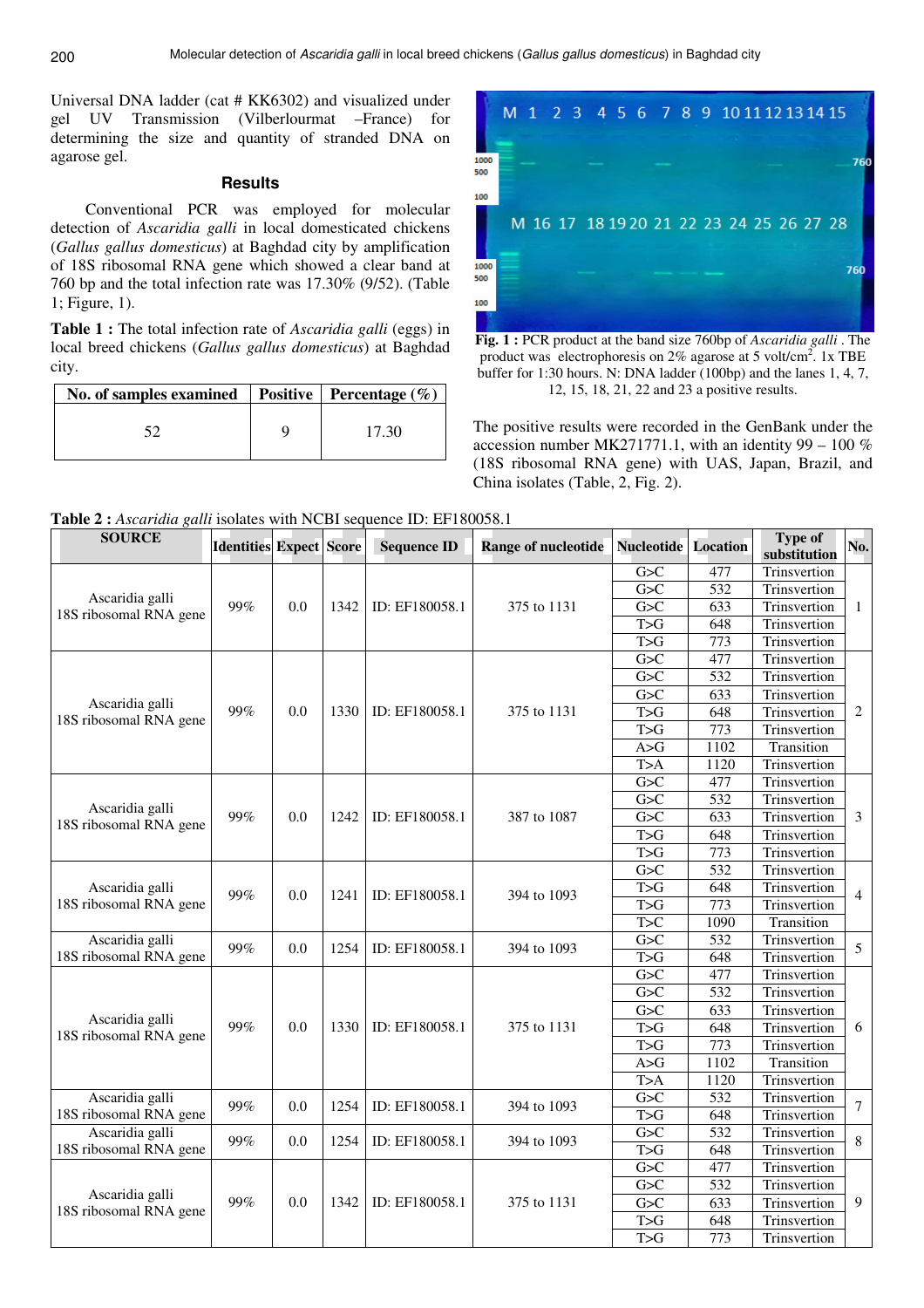

**Fig. 2 :** Phylogenetic tree of *Ascaridia galli* isolates and eother isolates of the world.

### **Discussion**

*Ascaridia galli* is the most common nematode and has a worldwide distribution (Permin *et al*., 1997; Ashenafi and Eshetu, 2004; Martin-Pacho *et al*., 2005; Rabbi *et al*., 2006; Abdelqader *et al*., 2008). The present result was showed that the prevalence of *Ascaridia galli* 17.30% in the adult local breed chickens (*Gallus gallus domesticus*) in Baghdad city, that was close or differ from the previous studies that estimate the prevalence or incidence of the parasite before; in Iran refers that the prevalence varies from 10-44% among the native and industrialized poultry at different areas (Eslami, 2006), Ackert (1927) estimate the incidence of parasite 49%, Chand (1967) found 60% in India, Dzido (1973) recorded 28% in Poland , Pal and Ahmed (1985) found an infection rate 26.70% in Pakistan, and in Germany it was 66.6% (Kaufmann and Gauly, 2009). An explanation of the high infection rate of the parasite referred before that parasite eggs are detected in fecal samples in the late stage of worm infection levels and the environmental contamination with are often already high (Tarbiat, 2018), also the parasite has a direct life cycle (Fioretti *et al*., 2005) and the histotrophic phase is a normal part of the parasite life cycle (Herd and McNaught, 1975), which larvae rarely penetrate deep in to intestinal tissue (Ackert, 1923), on the same hand, the spread of transport hosts such as earthworms and free range birds increase the risk of infection of this parasite (Ramadan and Znada, 1992; Anderson, 2000). In addition, It is a common parasite of older birds (Ramadan and Znada, 1992; Anderson, 2000), the infection rate was higher in deep litter system in the cage system (Hemalatha *et al*., 1987), and in the floor and free-range systems, the risk of infection is known to be very high (Permin *et al*., 1997). Also the environmental factors (temperature, relative humidity, pH and oxygen) influencing the fate of *A. galli* eggs within the environment and in domesticated animals, parasite burden has become overwhelming because parasite dispersal, infective stages accumulate in the soil as a result of confinement of animals in pastures and/or pens and the prevalence of parasite

infections varies with climatic conditions and husbandry conditions. In free range and litter-based housing systems indoors where the bedding material and available pastures gives an increase in fecal contact (Tarbiat , 2010). Bhalerao (1935) listed before four species *A. lineata, A. gall, A. granulosa* and *A. compar* as parasite of domestic fowl in India and Baylist (1936) considered two of them, viz., *A. lineata* and *A. granulosa* as the synonyms of *A. galli* and the development of reliable methods such as genetic provides powerful tools for dynamic diagnosis of nematodes in poultry and other livestock, so the used of PCR for diagnosis of *A. galli* such as using mtDNA (Katakam *et al*., 2010) and other *Ascaris* (Nejsum *et al*., 2008).

#### **References**

- Abdelqader, A.; Gauly, M.; Wollny, B.A. and Abo-Shehada, M.N. (2008). Prevalence and burden of gastrointestinal helminthes among local chickens, in northern Jordan. Prev. Vet. Med., 85: 17-22.
- Ackert, J.E. (1923). On the habitat of *Ascaridia perspicillum* (Rud). Anatom. Rec., 26: 101-104.
- Ackert, J.E. (1927). Some intestinal worms of chickens and their control. Proc. Third World′s Poul.Cong.Ott.Cana., 22: 333-336.
- Adang, L.K.; Abdu, P.A.; Ajanusi, J.O.; Oniye, S.J. and Ezealor, A.U. (2012). Effects of *Ascaridia galli*  infection on body weight and blood parameters of experimentally infected domestic pigeons (*Columba livia domestica*) in Zaria, Nigeria. Revista Científica UDO Agrícola, 12(4): 960-964.
- Anderson, R.C. (2000). Nematode Parasites of Vertebrates. Their development and transmission, 2<sup>nd</sup> ed. CAB International, Wallingford, Oxon, UK: 265: 290-299.
- Ashenafi, H. and Eshetu, Y. (2004). Study on gastrointestinal helminths of local chickens in central Ethiopia. Revue de Me´decine Ve´te´rinaire, 10: 504-507.
- Baylis, H.A. (1936). The fauna of British India including Ceylon and Burma. Nematode .Vol.1, Ascaroidea and